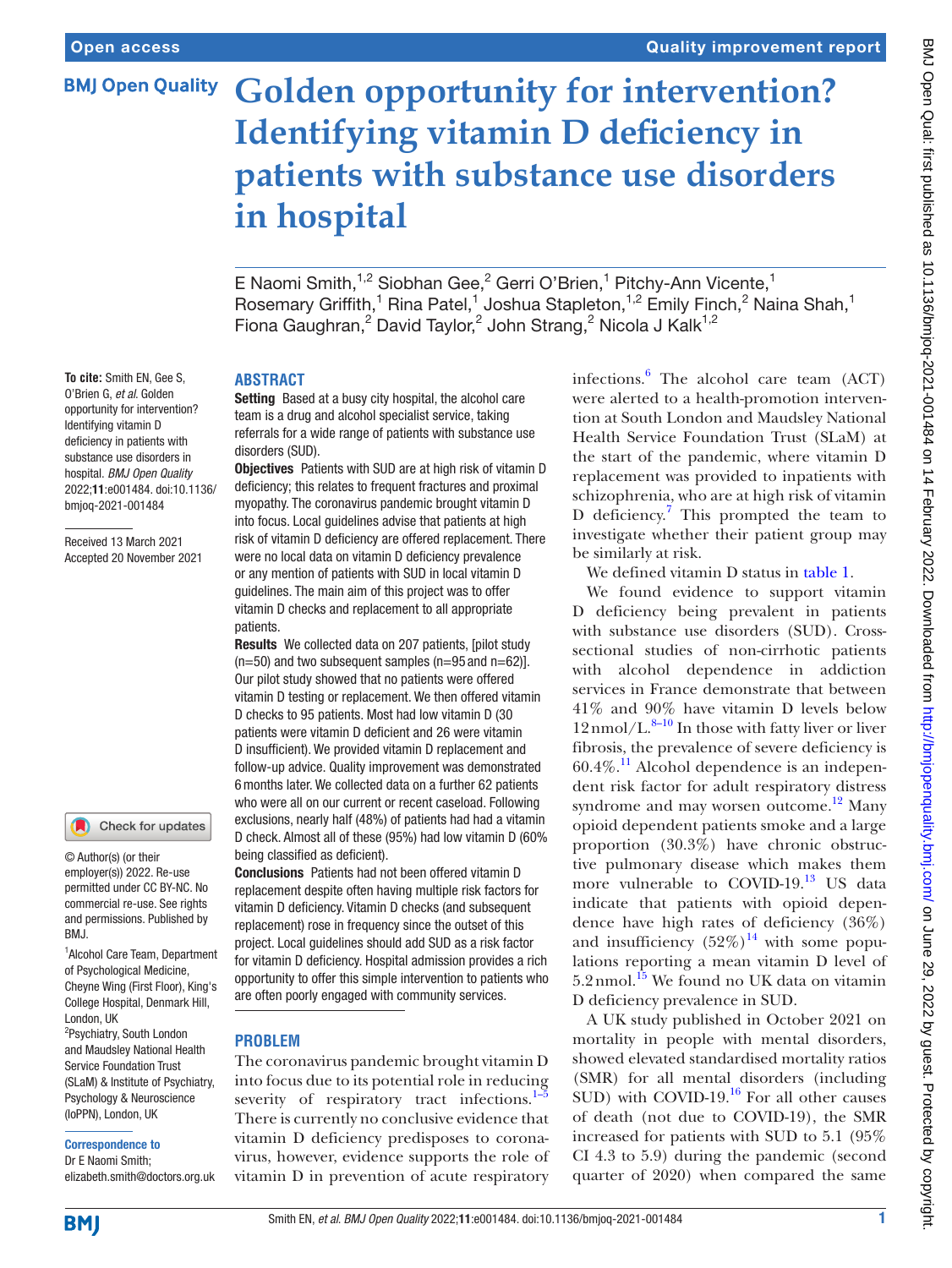<span id="page-1-0"></span>

| Table 1 Vitamin D ranges <sup>21 23</sup> |                            |
|-------------------------------------------|----------------------------|
| Vitamin D level                           | <b>Status</b>              |
| $>20$ nmol/L                              | Severe deficiency          |
| $>30$ nmol/l                              | Deficient                  |
| $30$ nmol/L to $< 50$ nmol/L              | Insufficient               |
| 50 nmol/L to $<$ 125 nmol/L               | Sufficient/normal/adequate |
| $>125$ nmol/L                             | High                       |
| 375 nmol/L                                | Toxic                      |

quarter of 2019 (SMR 3.7,  $95\%$  CI 3.2 to 4.7).<sup>16</sup> A US study suggests that individuals with SUD are both more at risk of becoming infected with COVID-19 (OR of 8.7 with CI of 8.4 to 9.0) and more at risk of worse outcomes after becoming infected than the general population.<sup>17</sup>

It is clear that vitamin D is vital for maintaining bones and muscle function. Complications of low vitamin D in adults result in increased risk of fractures, secondary to osteomalacia and proximal muscle weakness (an inde-pendent risk factor for frailty, falls and fractures),<sup>[18](#page-5-11)</sup> likely contributors to frequent attendances at emergency departments (ED) and hospital admissions.

In light of significant morbidity resulting from vitamin D deficiency, the addictions management group decided to evaluate how we are investigating and treating vitamin D deficiency. This was less feasible in the community where face to face contact was minimised but more actionable in the general hospital setting.

#### **Clinical innovation**

Our team is multidisciplinary and based in a busy London teaching hospital and receives referrals for inpatients with concerns around substance use, for example, alcohol withdrawal, delirium tremens, opioid withdrawal and gamma-hydroxybutyrate-induced psychosis. Its position in a general hospital means that the barriers to accessing vitamin D testing and initiation are low. Contact with the ACT is thus a premium opportunity for screening and harm minimisation and can pave the way for wider service implementation.

#### **Aims**

- ► To establish a method for offering vitamin D level checks to all appropriate patients on our caseload.
- ► To use patients' general hospital admission as an opportunity to intervene, that is, to offer vitamin D replacement and follow-up to appropriate patients.

#### **BACKGROUND**

A recent review of evidence assessing vitamin D status and vulnerability to coronavirus infection found no direct evidence related to vitamin D deficiency predisposing to coronavirus[.11](#page-5-4) However, it did state that current advice is that the whole population of the UK should take vitamin D supplements to prevent vitamin D deficiency, irrespective of any possible link with respiratory infection. The

review concluded that clinicians should treat patients with vitamin D deficiency regardless of any link with respiratory infection.<sup>11</sup>

Our hospital guidelines state that individuals at particular risk of vitamin D deficiency should be offered routine replacement treatment. They also advise that patients with the combination of one or more risk factors for vitamin D deficiency as well as symptoms/signs of vitamin D deficiency should be offered a vitamin D level check. Local and national guidelines suggest that everyone living the UK should take daily over-the-counter vitamin D supplements of  $10 \mu g / 400 \text{ IU}$  between October and March.<sup>19 20</sup>

Risk factors for vitamin D deficiency listed in the local guidelines are numerous, including deranged liver function and 'mental health conditions'. Nevertheless, they do not explicitly mention SUD. This omission is contrary to evidence already referenced, in that being a patient in addictions services is itself a risk factor for vitamin D deficiency.

Symptoms and signs of vitamin D deficiency are nonspecific and can be easily missed. Vitamin D levels are easy to check with a simple blood test. Replacement of vitamin D is straightforward, safe and inexpensive.

#### **MEASUREMENT**

To establish a baseline measurement of current practice around vitamin D level checks and replacement, we carried out a pilot project of 50 patients. This sample of 50 patients was taken from our team's current handover list and recent patient discharge list, in the order in which they were referred to us. A spreadsheet was kept with patient details and hospital clinical records were reviewed. It allowed us to ascertain whether patients were already being offered vitamin D checks or replacement in line with local hospital guidelines.

The results of our baseline measurement showed that none of the 50 patients in the pilot study were offered vitamin D level checks or replacement during their inpatient admission, despite often meeting criteria on local guidelines for vitamin D replacement and/or level checks.

We started our first cycle of quality improvement (QI) by raising awareness of vitamin D testing within our own team and on hospital wards, as well as actively requesting vitamin D levels checks by immunoassay. We extracted patient data and recorded vitamin D level results on a spreadsheet. We used the patient total number of 95 as an arbitrary cut-off point to analyse our results.

Six months later, in our second cycle of QI, we collected data on 62 patients. This final sample of 62 patients was selected as a representative sample of patients on our current handover list and list of recently discharged patients, again in the order which they were referred to us. The risk of bias in selection of patients was reduced by taking patients directly from team patient lists sequentially.

We listened to feedback and decided not to include patients who were in the acute phase of illness for vitamin D testing. We also noted that it was not practical to include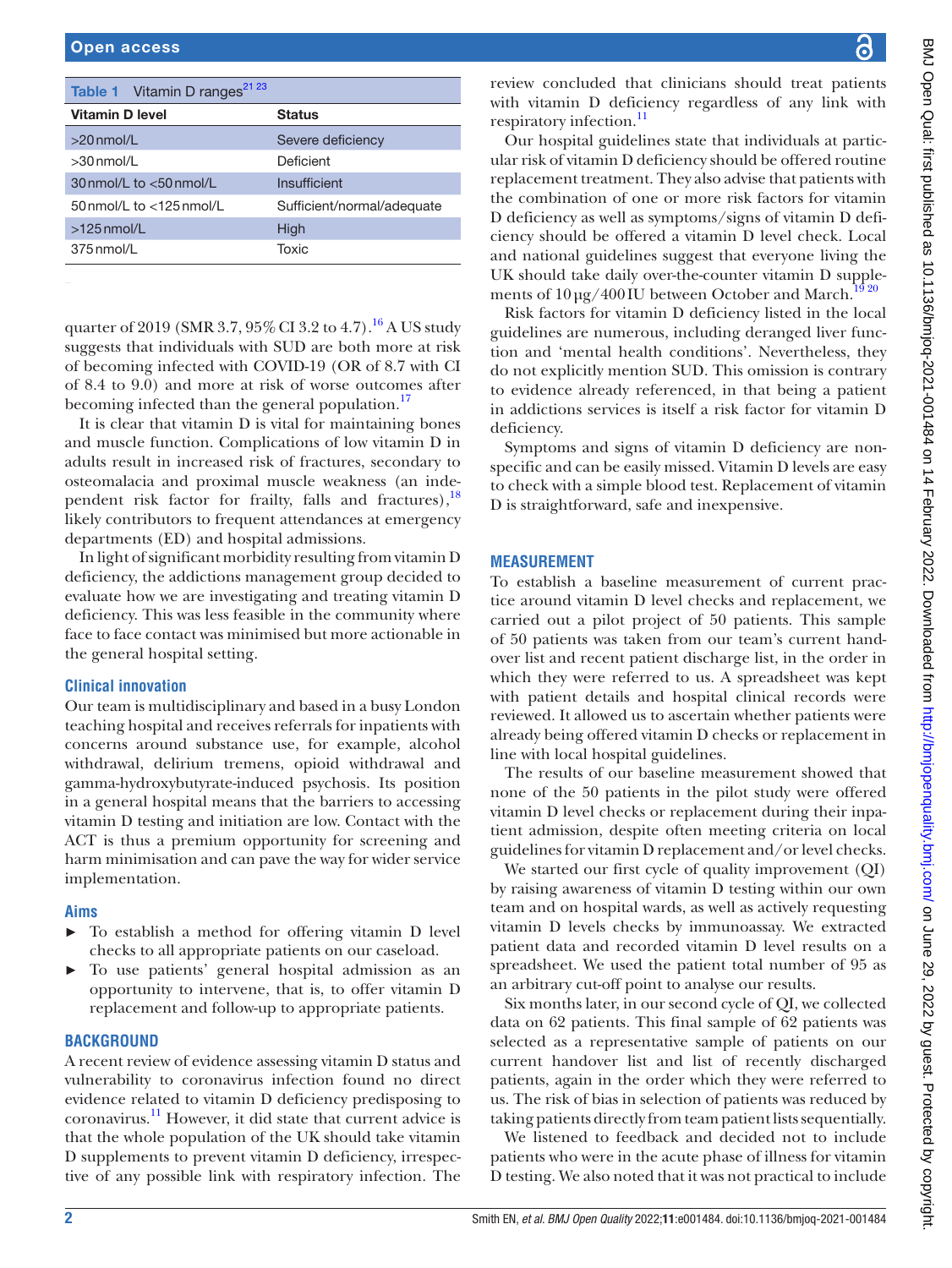patients who were in the ED and not admitted to hospital wards. The following inclusion and exclusion criteria were established after learning from our pilot study:

#### **Inclusion criteria**

- ► Patients admitted to hospital.
- ► Referred to, and accepted by the ACT.
- On ACT current caseload or recent discharge list.

#### **Exclusion criteria**

- ► ED patients.
- ► Acute phase of illness (eg, alcoholic hepatitis).
- ► Intubated patients.
- ► Intensive care or high-dependency units.
- $\blacktriangleright$  End-of-life/palliative care.

We prescribed vitamin D replacement, including a high loading dose for patients that were deficient and a replacement dose for those that were insufficient in vitamin D status. For aftercare, we devised a letter template to send to the patients' general practitioner (GP) with requests for follow-up blood tests at 4 weeks and 3 months (as per local guidelines).

#### **DESIGN**

We undertook data collection in conjunction with patients referred to our team between June–August 2020 and November 2020–January 2021. We initially planned to advocate universal prescription of a loading dose of vitamin D in a similar manner to that advocated by our partnering mental health trust. Significant differences existed between the two trusts however, for example, the acute hospital had experienced recent incidences of hypervitaminosis, had a more physically acutely unwell patient population and had easy access to vitamin D testing. In contrast, the mental health trust had patients who were generally more physically well, frequently declined blood tests on admission and had no laboratory on site to carry out vitamin D tests. We agreed that all patients admitted to our acute hospital site could have a vitamin D level check, with vitamin D replacement, if required.

Advice was sought from junior doctors on the logistics of requesting routine vitamin D level checks. Vitamin D status was added to our team's handover list, which involved all team members in requesting and chasing results of vitamin D levels.

Medical colleagues from a range of specialties were involved in discussions about this QI project. We took into account their views that vitamin D intervention was more appropriate for general practice rather than acute hospital admission. However, patients with SUD often struggle to attend generic services, to the extent that screening for other health conditions, for example, Hepatitis C is conducted in addictions services and at needle exchanges.

We did not include patients who had a low chance of surviving the admission. We also excluded patients who were referred to our team for review in ED only, as patients

had often left ED by the time vitamin D level results were ready. The opportunity to issue outpatient prescriptions from the ED is limited.

#### **STRATEGY**

Our stages for improvement began with assessing current clinical practice with respect to vitamin D checks and replacement. We found that 0 out of 50 patients had a vitamin D level check and no patients were offered routine vitamin D replacement. This was not concordant with our local guidelines, which advise vitamin D level checks be offered to all patients with risk factors for low vitamin D and symptoms or signs of low vitamin D. Routine maintenance dose vitamin D replacement, without vitamin D level checks was also not being offered to patients with risk factors for low vitamin D, which was also not in keeping with local guidelines.

We adapted our handover list to include a column on vitamin D, stating if a level had been requested, when the level was due and if replacement was needed.

We reflected on the issues of patients being discharged before the vitamin D level could be checked. We decided to omit patients who only attended ED who were not admitted to wards.

In order to increase awareness of vitamin D testing and start further discussion, we ran teaching sessions within our team. We discussed vitamin D levels regularly at our team handover meetings and team members began requesting vitamin D levels and raising awareness of vitamin D deficiency and its consequences with ward teams.

Six months after the outset of this project, we collected another round of data from 62 patients. This was to assess if QI had been sustained and gauge whether vitamin D level checks and replacement had been embedded into routine clinical practice by both our own team and, more broadly, to acute hospital ward teams.

#### **RESULTS**

SUD was not listed as a risk factor for vitamin D deficiency on our hospital protocol.

Our pilot study of 50 patients referred to the ACT showed that none of these patients were offered vitamin D testing, despite sometimes having other documented risks for vitamin D deficiency.

In our first QI cycle, we attempted to check vitamin D levels in 95 patients (in summer).

In our second QI cycle, we reassessed vitamin D level checks (in winter) for 62 patients. Patients were selected in the order they appeared on the team's handover lists. An overview of our data collections rounds is summarised in [table](#page-3-0) 2.

In our second round of data collection, we found vitamin D levels were abnormal in the majority of patients checked: 60% of patients (57/95) had a vitamin D level outside normal limits, almost all (56/57) having low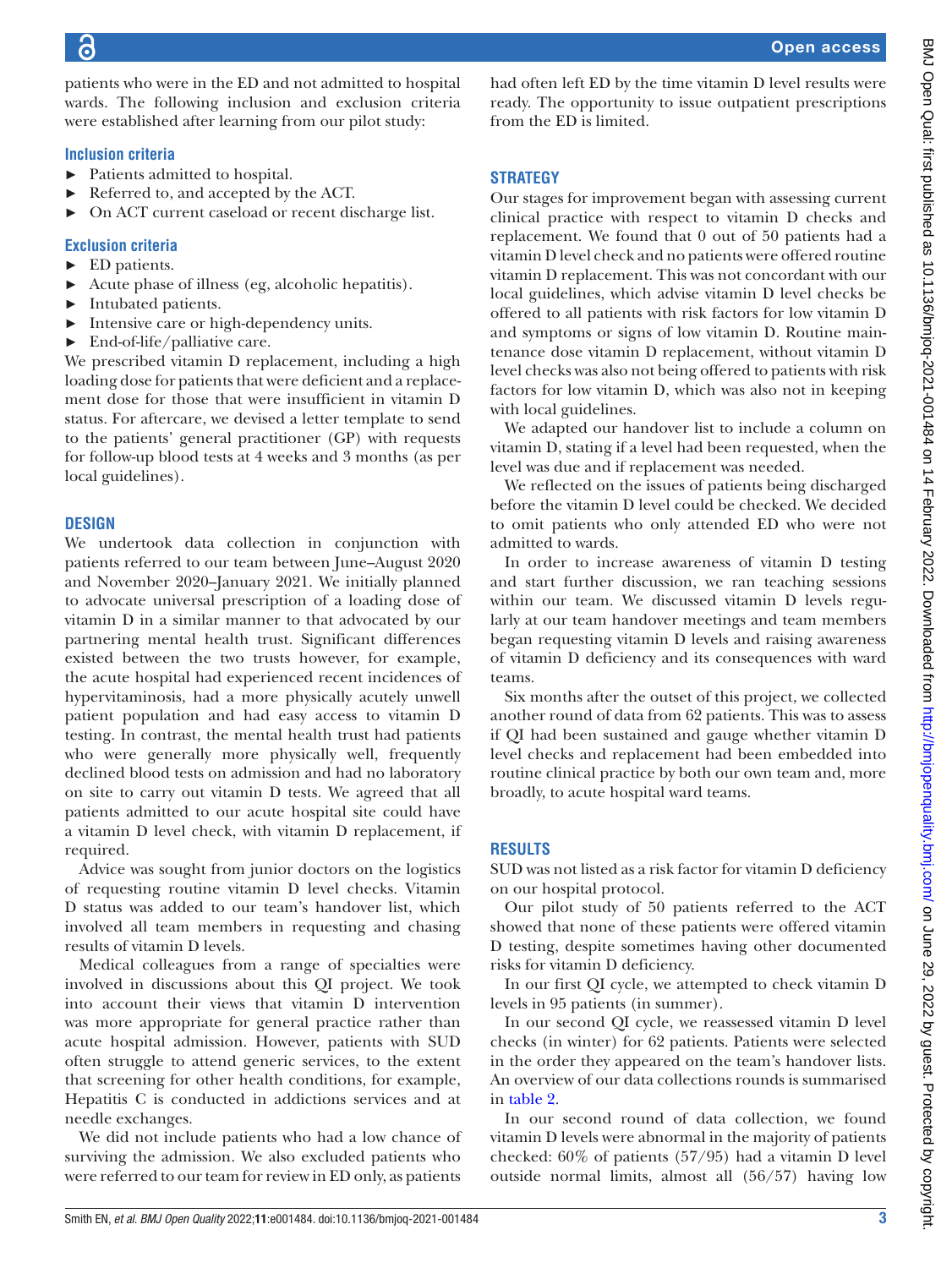#### <span id="page-3-0"></span>Table 2 Data collection rounds overview

| Data collection<br>rounds | Patient no | <b>Patients with</b><br>no vitamin D<br>results | Time of year |
|---------------------------|------------|-------------------------------------------------|--------------|
| Round 1/pilot             | 50         | 50                                              | Summer       |
| Round 2                   | 95         | 16                                              | Summer       |
| Round 3                   | 62         | 23                                              | Winter       |

vitamin D: 26 patients with vitamin D insufficiency and 30 patients with vitamin D deficiency.

Twenty-two patients (23% of the sample) had a 'normal' vitamin D result, and only one patient  $(1\% \text{ of the sample})$ had a high vitamin D level (and, at 181nmol/L, still well below the range for vitamin D toxicity). Sixteen patients (17% of sample) were discharged before their requested vitamin D check could be carried out [\(figure](#page-3-1) 1).

The majority (95%) of patients in our third round had low vitamin D, (60% of patients were vitamin D deficient and 30% insufficient). Only one patient had vitamin D within normal limits and no patients had a high vitamin D level [\(figure](#page-3-1) 1).

These results enabled us to offer vitamin D replacement at a loading dose of  $20000$  units  $(500 \mu g)$ , two times per day for 7days, to vitamin D deficient patients.

Once vitamin D results came back as deficient, often medics or pharmacists on the patient's ward intervened and prescribed appropriate vitamin D replacement without prompting.

We compared our three data collection rounds ([figure](#page-4-0) 2). No patients were found to have been offered a vitamin D level check in our pilot study. This significantly improved in round 2, when we began actively requesting vitamin D level tests and raising awareness.

The purpose of our final round of data collection (round 3, 6months after round 2) was to assess whether

BMJ Open Qual: first published as 10.1136/bmjoq-2021-001484 on 14 February 2022. Downloaded from http://bmjopenquality.bmj.com/ on June 29, 2022 by guest. Protected by copyright. BMJ Open Qual: first published as 10.1136/bmjoq-2021-001484 on 14 February 2022. Downloaded from http://bmj.com/ an <http://bmjopenquality.bmj.com/> on June 29, 2022 by guest. Protected by copyright.

vitamin D monitoring had been embedded into the clinical practice.

In round 3, we found 21 patients had vitamin D level checks. Eighteen patients were not eligible for vitamin D level checks due to being only seen in the ED or being in acute phase of illness (eg, being treated in intensive care). The remaining 23 patients did not have a vitamin D level check.

With exclusions removed, this most recent sample (round 3) showed that almost half of patients (48%) were offered a vitamin D level check. This in an improvement, compared with our pilot study, which showed that 0/50 patients were offered a vitamin D level check [\(figure](#page-4-0) 2).

#### **LESSONS AND LIMITATIONS**

A limitation of this project was the lack of linking our discharge template to the patient's GP requesting appropriate follow-up blood tests at 4 weeks (patients who received vitamin D loading)<sup>[21](#page-5-13)</sup> and 3–6 months<sup>21</sup> <sup>22</sup> with each patient's hospital discharge letters. This did not happen routinely within our team due to time constraints and fast patient turnover. A lesson learnt, and which should form the basis of a follow-up project is the need to audit discharge letters of patients prescribed vitamin D during inpatient stays and assess if the information in our template is present on hospital discharge summaries. Patients not admitted for the duration of vitamin D loading doses should have been discharged with vitamin D 'to take away'. We do not have any data on how many of our patients attended for follow-up blood tests.

The research published to date on vitamin D deficiency and substance use has mainly focused on people with alcohol<sup>[23](#page-5-14)[8 9](#page-5-3)</sup> or opioid dependence.<sup>13</sup> We accept that our patient sample is heterogeneous, incorporating a range of SUD, including polysubstance use.



<span id="page-3-1"></span>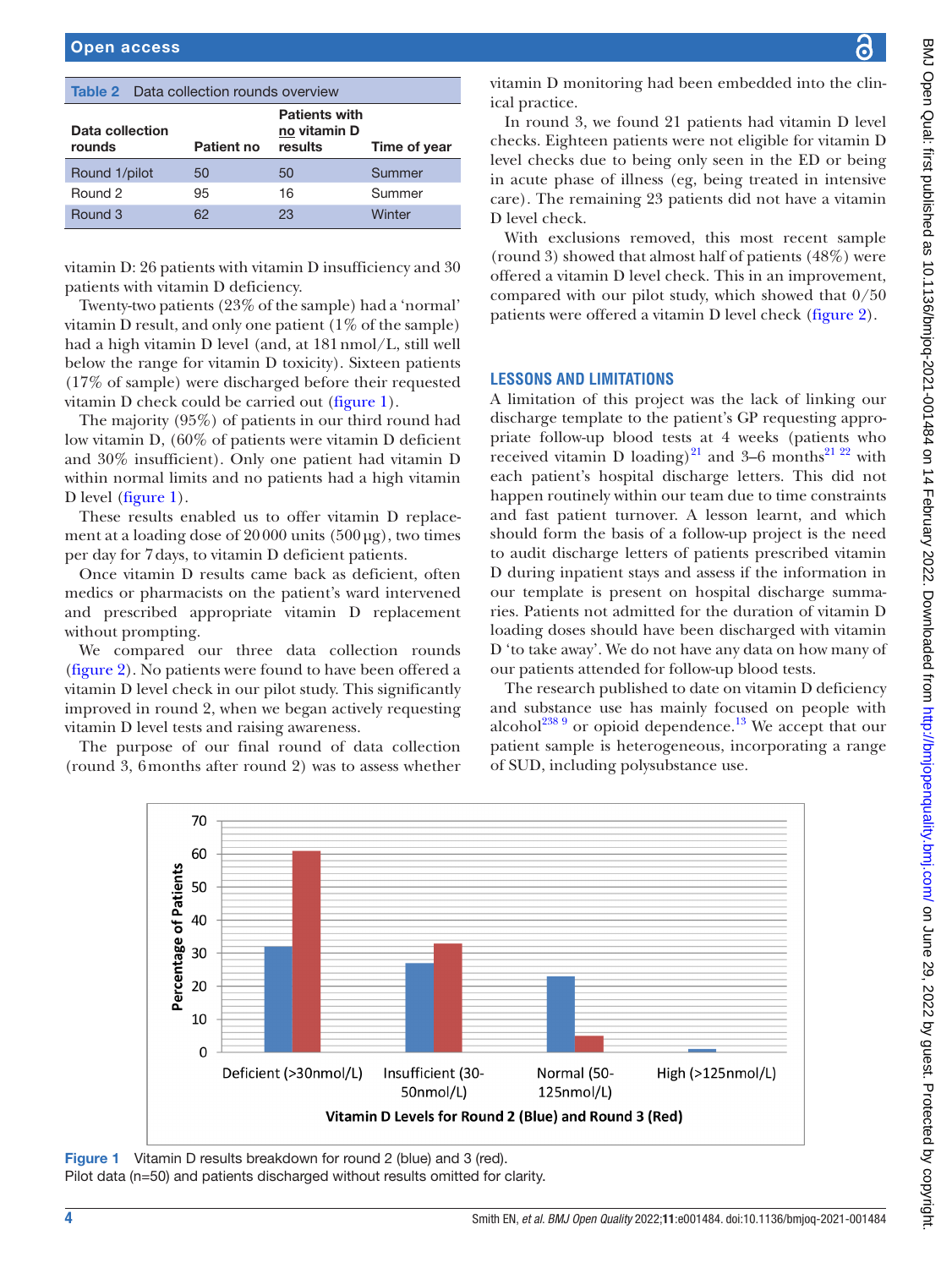

<span id="page-4-0"></span>Figure 2 Comparison of vitamin D level checks between data collection rounds (round 1 = pilot study).

The initial approach of blanket checks of vitamin D levels for all of our patients with hindsight was not the correct approach. It emerged during the project that some patients were not appropriate for vitamin D levels checks. We addressed these issues by reviewing case notes briefly prior to requesting vitamin D level check (to rule out hyperacute phase of illness) and excluded patients in ED, as there was not enough time to test and prescribe for these patients.

Initially, some vitamin D results were not pursued due to different team members being present on different days. A lesson learnt was to add a column to our team handover list which allowed all team members to be aware if there were outstanding vitamin D level checks to be followed up on.

The cost of vitamin D checks (≈£25 each) is significant. When the test is more expensive than the treatment, it must be questioned whether blind prescription of vitamin D is a better course of action. If we had adopted an initial strategy of prescribing and dispensing a loading regimen at first contact without testing, it is likely that our coverage would have been wider. The workload was undoubtedly higher because of the need to request testing and check the results.

Knowing a patient's exact vitamin D level is useful as it informs clinicians on the optimum vitamin D dose for each individual patient. There is a stark contrast between the high dose needed to comprehensively treat very low vitamin D levels and the more modest supplementation for patients with milder vitamin D insufficiency.

The risk of overtreating patients is slim, but still must be considered in light of the potentially serious and irreversible cardiovascular and renal toxicity that can result from hypervitaminosis. One patient was found to have a high level of vitamin D and it later emerged that he had been taking over-the-counter supplements prior to admission. We cannot be sure that harm (damage from hypercalcaemia) would not have resulted from blindly loading this

one patient with vitamin D. Safety could be improved by asking patients directly if they are taking over-the-counter vitamin supplements.

This QI project was carried out prior to the current UK national blood specimen bottle shortage. In August 2021, NHS England issued advice on reducing non-clinically urgent blood tests and specifically recommended that vitamin D testing is temporarily stopped, except in 'very exceptional circumstances'.<sup>24</sup>

There was some disagreement between colleagues whether inpatient general hospital was the appropriate setting to address vitamin D deficiency, proposing that the responsibility for this should instead lie with general practice. A lesson learnt is for us all to recognise that, for this disadvantaged patient population who frequently have poor relationships with healthcare, hospital admission provides a rare opportunity to address these common physical health issues. Indeed, the patients we see are often poorly engaged with community services.

#### **CONCLUSION**

This project considered international evidence and examined local data, identifying that vitamin D is indeed low in our patient group. A large number of our patients are severely low in vitamin D, which can have serious implications for health and quality of life.

Vitamin D deficiency is straightforward to treat. The potential for lowering patients' risk of serious medical complications and prolonged hospital stays is likely to outweigh the low cost of offering testing and replacement of vitamin D routinely to our patients.

Our project highlights that patients are not being offered vitamin D level checks or replacement, even when they do meet local criteria for this test and important treatment. There was an improvement in vitamin D level checks (and subsequent vitamin D replacement) in our first and second cycle of QI.